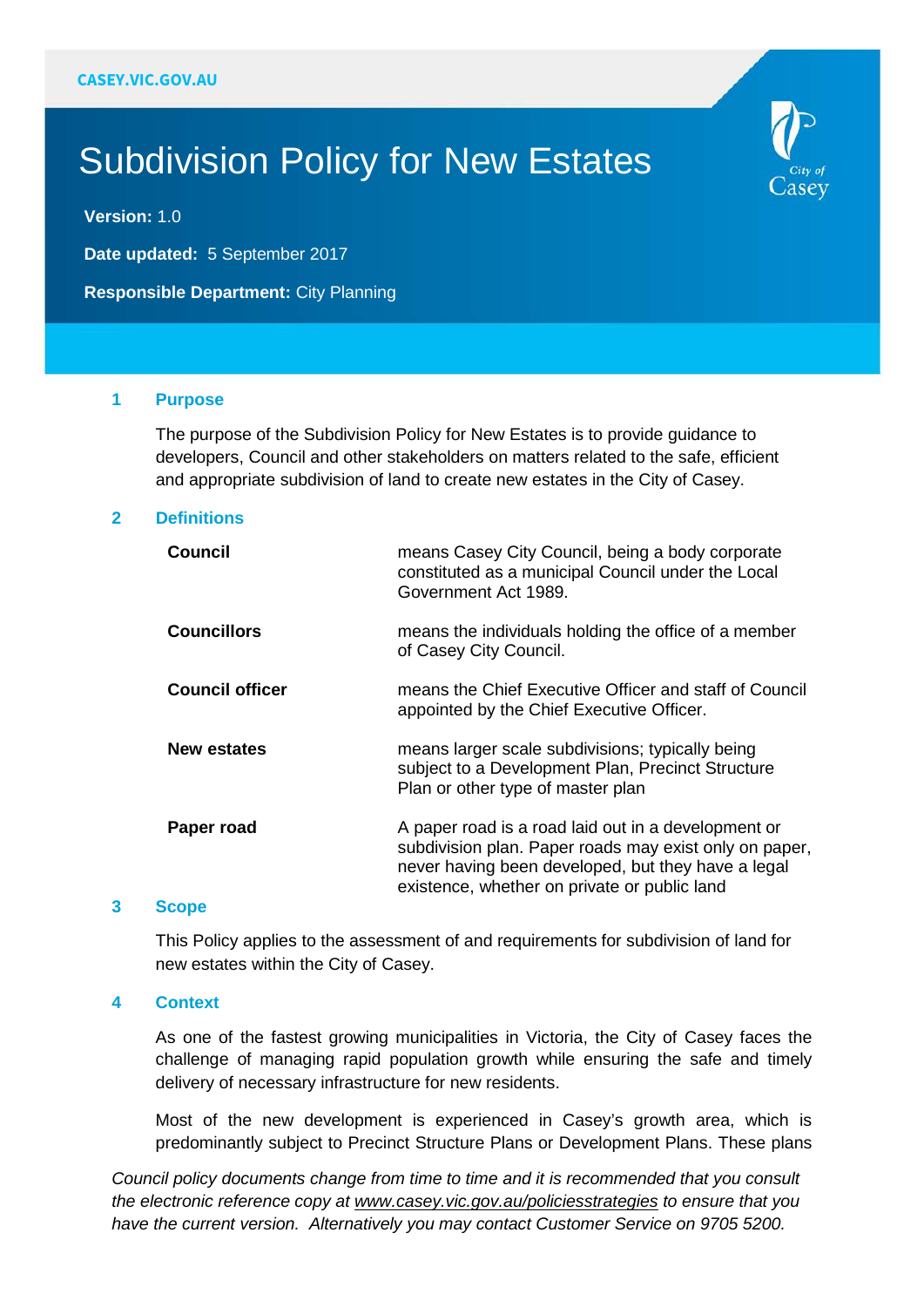show the intended future development of a certain area and major infrastructure projects which are required to support the new community. Due to their creation at different times, they vary in terms of detail and scope.

Furthermore, Casey's established area is also experiencing growth. Part of this growth is in the form of large-scale subdivisions, some of which are subject to Development Plans.

This Policy aims to provide a consistent approach to the assessment of and requirements for subdivision of land in Casey to complement existing guidance provided in the planning scheme or relevant Acts.

## **5 Policy**

This Subdivision Policy for New Estates has been designed to facilitate safe, timely and efficient development of new estates in Casey, in order to ensure the fair, orderly, economic and sustainable use and development of land.

The role of this Policy is to provide guidance to developers, Council and other stakeholders on matters related to the safe and efficient subdivision of land that enhances the overall amenity of the City of Casey.

Three major goals have been established to clarify Council's expectations for largescale subdivisions in Casey. These are supported by a number of principles outlining how these overarching goals are to be achieved.

The reference document *'Operating Procedure for Large-Scale Subdivision Development'* outlines how Council will implement the Policy.

### **5.1 Provide for the safe development of new estates in Casey.**

- 5.1.1. Ensure timely sealed road access to prevent unsealed roads being used by construction vehicles or new estate traffic.
- 5.1.2. Enhance Council oversight over the timing and quality of any major infrastructure item; both in an interim and ultimate provision.

### **5.2 Provide for the timely and efficient development of key infrastructure in accordance with Casey's standards.**

- 5.2.1. Ensure that the responsibility and timing of required infrastructure is reinforced throughout the planning approval process and confirmed prior to commencement of subdivision works.
- 5.2.2. Minimise the risk of infrastructure delay or non-delivery.
- 5.2.3. Discourage public infrastructure works in the absence of approved plans to avoid additional delivery costs, a delayed delivery or a compromised development outcome.
- 5.2.4. Support the Victorian Government in the collection of the Growth Area Infrastructure Contribution (GAIC) in Casey's growth areas.